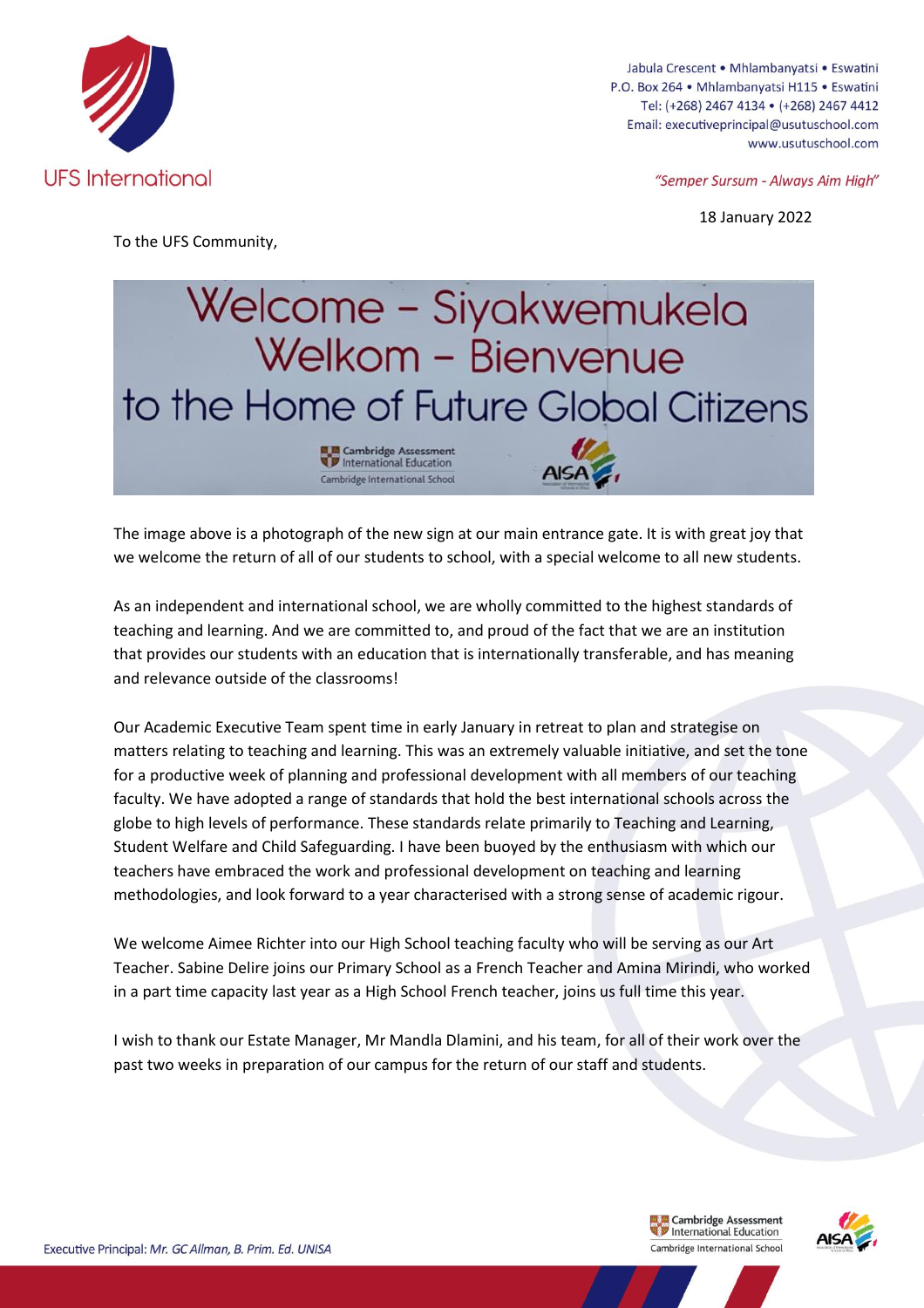

*The Sustainable Development Goals or Global Goals are a collection of 17 interlinked global goals designed to be a "blueprint to achieve a better and more sustainable future for all". The SDGs were set up in 2015 by the United Nations General Assembly and are intended to be achieved by the year 2030. (Ref: Wikipedia).*

Three sets of posters such as the one displayed in the photograph above have been erected at key points across our campus. This is part of our Global Citizenship Education strand. We look forward to the discussion and thinking that it will spark amongst our students!

There are a few important matters that I wish to bring to your attention.

Correspondence has been distributed about uniform arrangements, but I copy that information again for those who might have missed it.

- We will allow students to wear their current school uniforms, or civvies for the duration of the first half of Term One. (Tuesday 8 March 2022).
- All students will be expected to wear uniform from after the Term One Mid-Term Break. No civvies will be allowed from Tuesday 8 March 2022.
- Students will be allowed to wear the current uniform, if it still fits and is in suitable condition, until the end of 2022. All students will also be allowed to wear the new uniform from after the Term One Mid-Term Break.
- All new students entering the school, including the Grade One's, are to wear civvies for the first half of Term One. All new students will be expected to wear the new uniform from after the Term 1 Mid-Term Break.
- All students will be expected to wear the new school uniform with effect January 2023.
- No mixing of new / old uniforms and civvies will be permitted.

We are busy with the fitting of our new school shop in the new administration building.

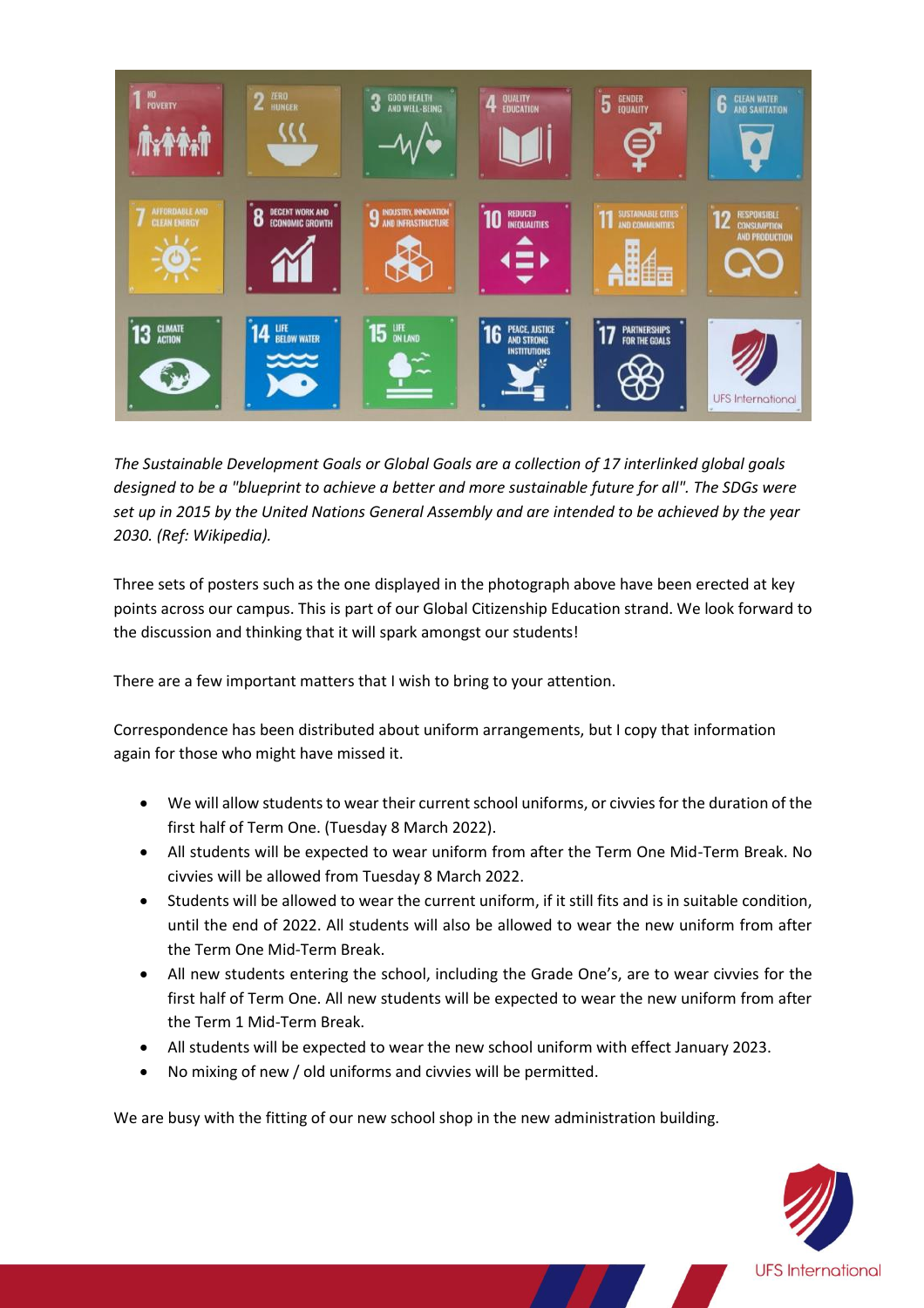This facility will stock all uniform items thereby simplifying the purchase of items for parents and students. This will also serve as a shop for quality second hand uniform items, thereby providing parents with a cheaper alternative. It will sell basic stationery items for convenience purposes.

A full uniform list with photographs, combinations and prices will be distributed as soon as we have all the required information and imagery from our suppliers. As previously communicated, I wish to remind and reassure parents that we are acutely aware of the need to ensure a cost effective uniform, and one that reflects the brand and standing of our school.

If you wish to make use of our outstanding bus service, and have not yet done so, please do complete the transport request form and return it to Mr Wayne Sparham at [w.sparham@usutuschool.com](mailto:w.sparham@usutuschool.com)

We are in the midst of discussions with new caterers and hope to be able to finalise an appointment soon. We advertised and put out a request for proposals last year so that we could review the standards of catering and ensure a healthy and 'value for money' menu. In the meantime, we kindly request that you provide your child with a healthy and nutritious lunch box.

We announced our intention to open an Arts Academy and invited members of the public who felt they could teach a musical instrument to submit their credentials to us. This is an ongoing process and we will launch this exciting provision once we are fully ready.

I wish to take this opportunity to encourage parents to never hesitate to reach out to your child's class, subject or form tutor teacher. These teachers are your first port of call for any educational support or queries you might have.

Our extended academic leadership team can also be contacted for support. They are as follows:

| Grade $1 - 3$ Head of Department |
|----------------------------------|
| Grade 4 & 5 Head of Department   |
| Grade 6 & 7 Head of Department   |
| Junior High Coordinator          |
| <b>IGCSE Coordinator</b>         |
| AS Coordinator                   |

Mrs Renate Johnston [r.johnston@usutuschool.com](mailto:r.johnston@usutuschool.com) Mrs Hanlie de Koker [h.dekoker@usutuschool.com](mailto:h.dekoker@usutuschool.com) Mrs Teresa Davidson [t.davidson@usutuschool.com](mailto:t.davidson@usutuschool.com) Mr Tonderai Marima [t.marima@usutuschool.com](mailto:t.marima@usutuschool.com) Mr Martin Samambwa [m.samabwa@usutuschool.com](mailto:m.samabwa@usutuschool.com) Mr Clive Ncube [c.ncube@usutuschool.com](mailto:c.ncube@usutuschool.com)

In the unlikely event that any of the above staff members are unable to assist you, our three school leaders will be pleased to serve you. They are:

| Pre-Primary and Grade $1 - 3$ | Mrs Tanya Allman | t.allman@usutuschool.com                          |
|-------------------------------|------------------|---------------------------------------------------|
| Grade $4-7$                   |                  | Mrs Thobekile Magagula t.magagula@usutuschool.com |
| Form $1 -$ Form 5             | Mrs Dawn Naylor  | d.naylor@usutuschool.com                          |

A few other key email addresses are as below:

The primary school and high school receptions can be emailed at [primaryreception@usutuschool.com](mailto:primaryreception@usutuschool.com) and [secondaryreception@usutuschool.com](mailto:secondaryreception@usutuschool.com) respectively.